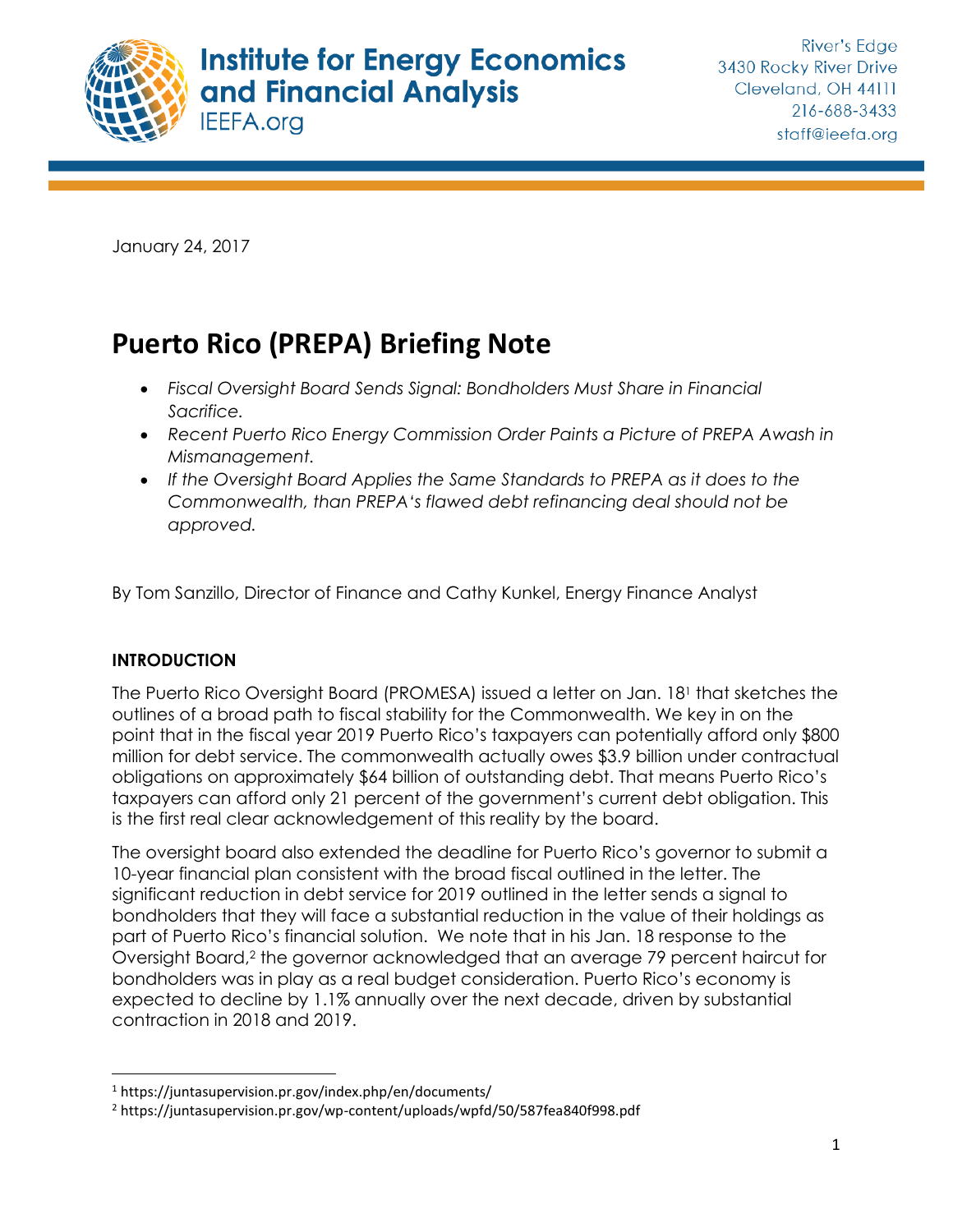This budgetary revelation by the board holds important implications for the assessment of the Puerto Rico Electric Power Authority (PREPA)'s pending deal to restructure its debt. PREPA's proposed debt deal assumes that Puerto Rico's ratepayers can afford to pay nearly \$940 million in annual debt service on a debt load of just over \$8 billion. PREPA's proposed debt restructuring would have PREPA ratepayers paying more than 85 percent of the outstanding debt burden. PREPA's ratepayers, who also happen to be Puerto Rico taxpayers, are being told they have to shoulder this debt burden while the Oversight Board states that the Commonwealth as a whole can afford only 21 percent.

### **BUDGET METHODS**

Two radically different budget methods are being employed here—one by the Oversight Board and one by PREPA.

The Oversight Board has looked at Puerto Rico's baseline needs for schools, hospitals and other public services, as well as its revenues (a combination of taxes and federal revenue). The deficit for operations is \$3.7 billion. After the board applies a series of savings and revenue increases worth \$4.5 billion, it produces the \$800 million in an "implied surplus" for debt service. The board also notes that the \$800 million may be overstated.

The Oversight Board assumes that money available for debt service is what the Commonwealth has left after it has taken care of its budget needs, albeit with a quite austere spending plan.

PREPA, on the other hand, has decided its first priority is to pay bondholders. PREPA took \$940 billion out of its \$3.7 billion budget for debt service. That was done first. The Puerto Rico Energy Commission's Jan. 10 order3 granting PREPA a rate increase shows that PREPA has done very little to determine its actual budget needs. The commission states flat out that the information that PREPA provided to it is largely unsupported by documentation. For example, the order states that PREPA's claims that the system is in good working order are simply "wrong." The level of mismanagement spelled out in 239 pages is astounding.

PREPA took the exact opposite approach to budgeting from the Oversight Board. It gave short shrift to the needs of the electricity system in favor of an outsize payment to the bondholders.

# **DEBT METHODS**

PREPA has offered in its defense that it was able to wring all the concessions it possibly could out of the agency's bondholders.

The Oversight Board shows us that PREPA's approach to negotiating its bond obligations was deficient in another way. The Oversight Board has opened the negotiations with Puerto Rico's bondholders by telling them Puerto Rico is broke and can maybe afford 21% of what it owes. That is a good opening position, and the key

 <sup>3</sup> http://energia.pr.gov/wp-content/uploads/2017/01/Final-Resolution-and-Order.pdf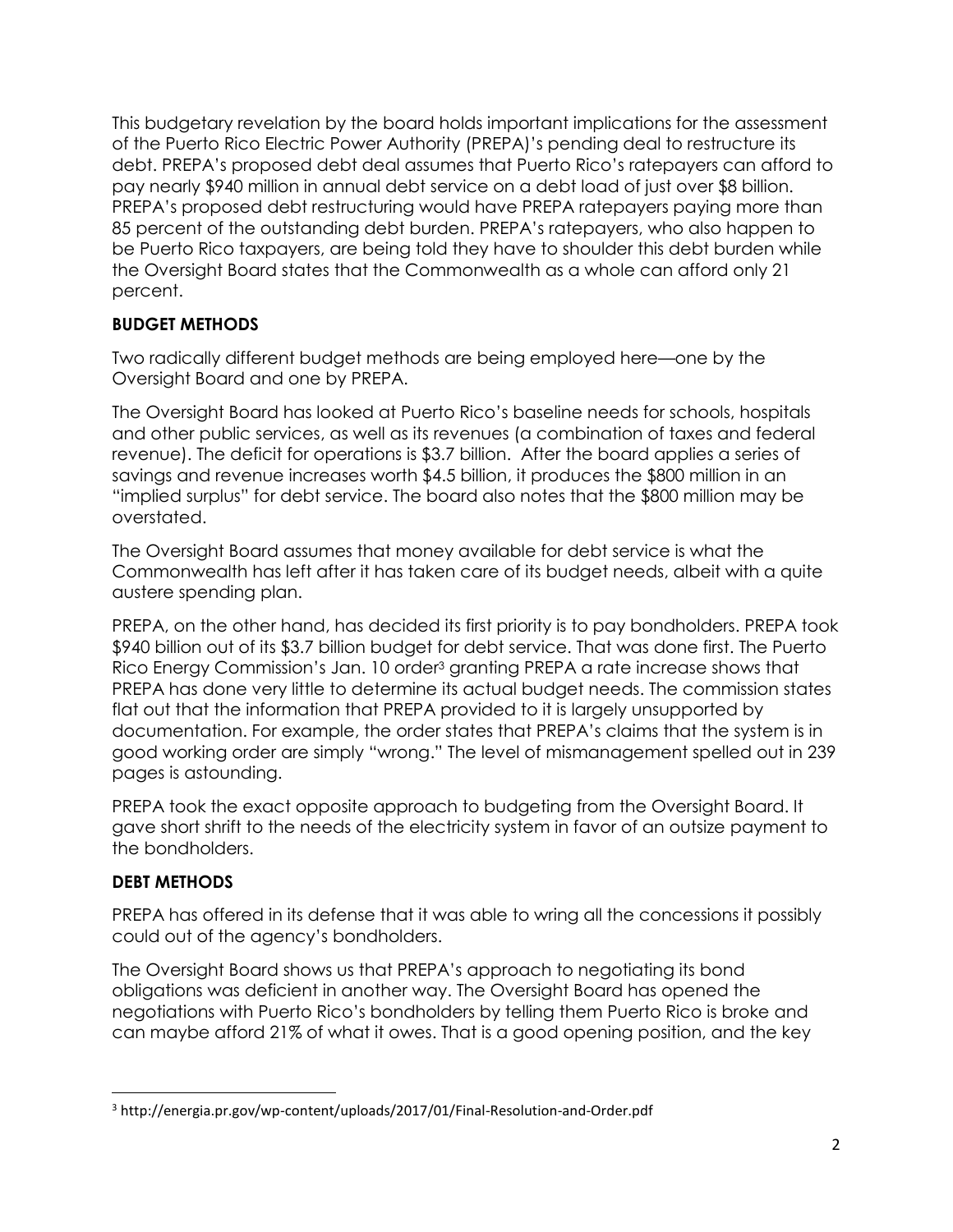here is that the settlement of Puerto Rico and PREPA's debt obligation is a *negotiation.* It is not driven by jurisprudence, fears of future bond market access, pride or morality.

PREPA did not start with a budget that made any assumption about the upper limits of its customers' ability to pay or the needs of the system. It simply went into negotiations with its bondholders and, with no known leverage, received some minor concessions. We have pointed out that PREPA will now be paying debt levels that by its own admission are higher than the market value of the debt. PREPA acknowledged that the market value of its debt was 65% of the face value of the bonds. We have pointed out that Moody's is showing that PREPA bondholder debt recovery should be in the range of 65% to 80%. IEEFA thinks it should be lower.

The Oversight Board's budget method and opening negotiating gambit show that there were and are better ways to relieve PREPA's debt burden.

### **QUESTIONS AND IMPLICATIONS**

- 1. How is the Commonwealth going to tell its bondholders, particularly the holders of its General Obligation and revenue backed COFINA bonds, that they are to take a substantial loss, far beyond those of PREPA's bondholders?
- 2. The ratepayers of Puerto Rico and the taxpayers of Puerto Rico are the same people participating in the same economy that for the next decade faces declining GDP, and the same people being asked to shoulder inordinate burdens. Where is the financial, economic and mathematical logic?
- 3. How is PREPA going to justify to the bond community during a diligence process that it is asking PREPA ratepayers to support debt that exceeds its market value?
- 4. Bondholders are obligated to care about whether PREPA's underlying assets are in sound condition and that management is supportive of improvement. How can PREPA make assurances to its bondholders that its current budget can bring the underlying assets of the electric system into a state of good repair or that management supports change? It is clear that the Puerto Rico Energy Commission does not believe this is the case.
- 5. The Oversight Board has been provided with a blueprint for PREPA's operational improvement by the Commission. It contains significant red-flag warnings about the budget and operational culture at the agency. The Commission has offered no opinion on the refinancing deal. In IEEFA's view, the debt deal suffers from the same defects that are so abundantly documented by the Puerto Rico Energy Commission. How will the Board and the new governor handle the diligence review with such defective information and data?

# **PARTING OBSERVATIONS**

The Oversight Board letter points out that it has not taken a position on the PREPA refinancing deal in deference to the new governor's review. The Oversight Board is also now obtaining its own independent accounting of Puerto Rico's actual debt burden. These are prudent steps upon which a meeting of the minds can occur on a uniform debt strategy for the Commonwealth that actually helps it recover. The out years of the Commonwealth economic projections are optimistic because the board is assuming improved fiscal conditions. This optimism will prove false if the Commonwealth and PREPA are saddled with debt. Economic growth will also be meaningless if every penny